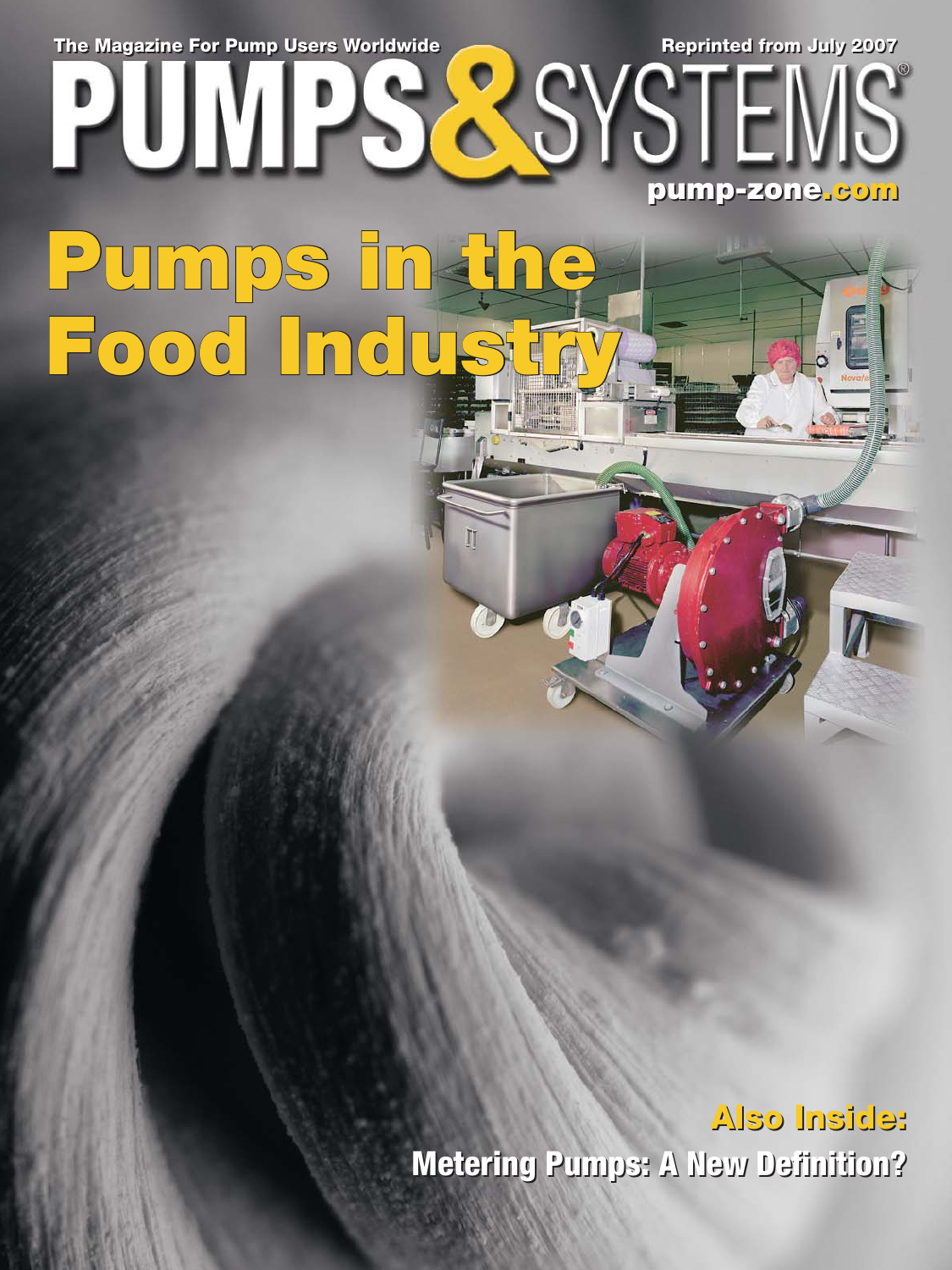

# **Metering Pumps: A New Definition?**

Donelle Capriotti, Wanner Engineering, Inc.

**Time for tradition to step aside. New technology is taking center**  stage and redefining exactly what constitutes a metering pump.

When is a metering pump not just an ordi-<br>
API 675 performance standards with<br>
"pulse-free" linear flow that is being accomplished nary metering pump? When it exceeds API 675 performance standards with through the latest technological improvements.

While many institutions and associations have developed performance criteria for metering pumps, the American Petroleum Institute (API) Standard 675 for controlled-volume, positive displacement pumps is perhaps the most widely cited. It specifies accuracy (performance at a set point) of  $\pm 1$  percent, linearity (speed/flow rate relationship) of  $\pm 3$  percent, and repeatability (return to set conditions) of ±3 percent.

The reciprocating metering pump is commonly used in applications requiring precise chemical injection. A good example is polymer feed systems at water and wastewater treatment plants, where polymers need to be delivered without damage in accurate, repeatable quantities.

Although metering pumps are noted for accuracy, linearity and repeatability, there is the potential for leakage, lost motion, and pumping inaccuracies during stroke adjustments. In addition, the intermittent, pulsating flow of metering pumps places a strain on the system.

By incorporating electronic flow control and a multiplediaphragm design, new metering pump technology has been developed to overcome these operational drawbacks and give new definition to what constitutes a metering pump. For example, in the instance of polymer dosing, certain metering pump technology now incorporates variable frequency drive (VFD) electronic flow adjustment to create very low sheer and protect the integrity of the polymers during pumping.

## **Metering Applications Uncovered for Sealless Pumps**

In the early 1970s, multiple-diaphragm pump manufacturers introduced sealless pumps that were designed for agricultural



**tion for a pumping system.**

applications and the burgeoning car wash market. Fieldproven reliability and durability soon made some of these the pumps of choice in these industries. As potential new users learned the advantages of these sealless pumps, sales for them expanded into different markets.

This led some manufacturers to compile market data about the use of their products, which revealed that certain sealless pumps were operating successfully in applications that demanded accurate dosing. In fact, those sealless pumps would often replace standard diaphragm metering pumps.

There are similarities, because some of those sealless pumps and traditional metering pumps both feature hydraulically balanced diaphragms. Key differences, however, were that the newest sealless pumps offered electronic flow control and, with most models, multiple diaphragms.

In traditional hydraulically-balanced diaphragm pumps, the diaphragm is balanced between two fluids, the process liquid and the actuating medium. This balanced design allows for higher discharge pressure and higher flow rates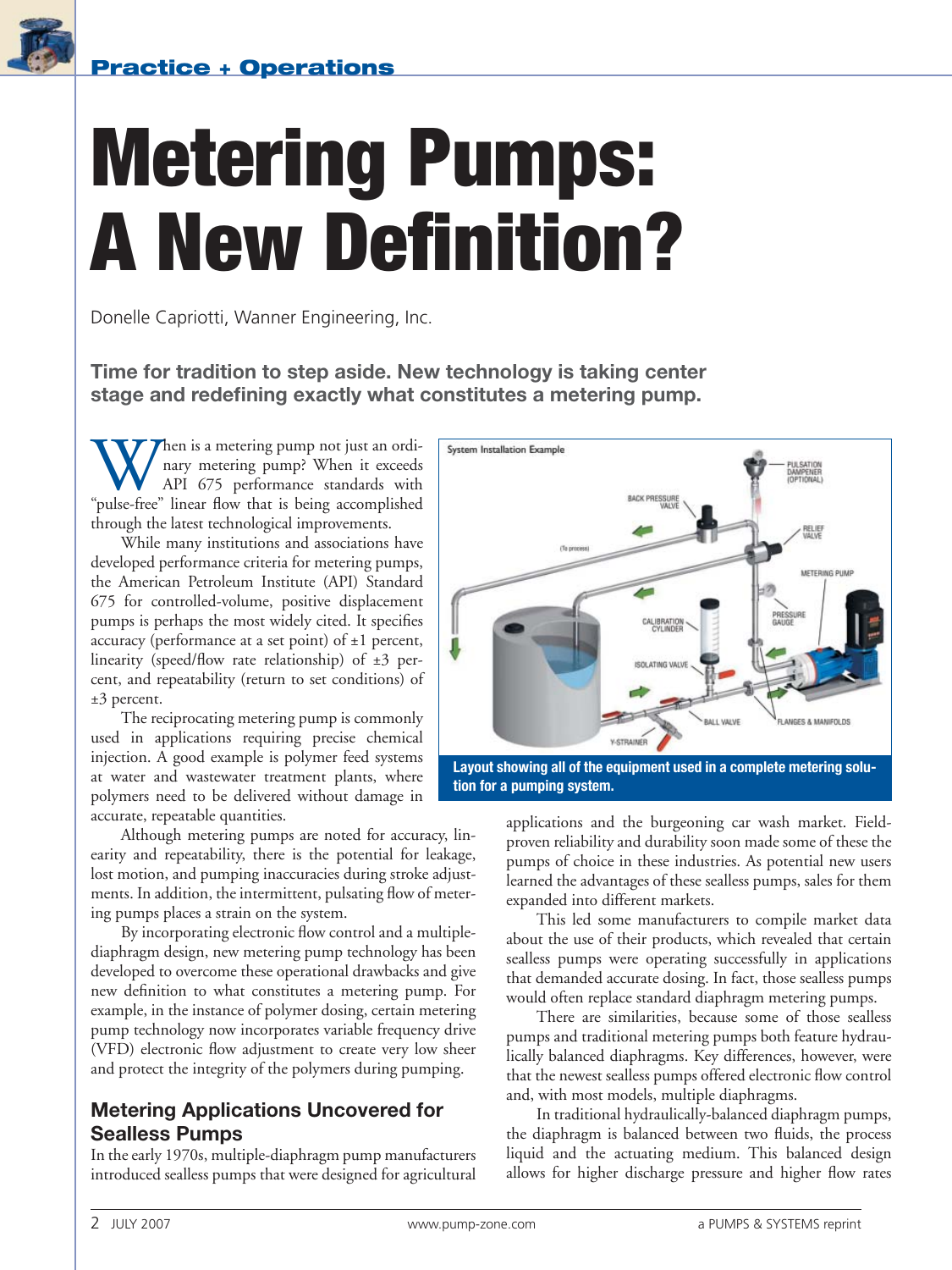

**When tested under the same operating conditions at the same fl ow and pressure, certain multiple-diaphragm pumps provide smoother, almost pulse-less performance compared to a traditional, single-diaphragm metering pumps.**

than the mechanically actuated diaphragm design.

These hydraulically balanced diaphragm metering pumps share several inherent features:

- Primary flow adjustment through change in stroke length via manual control.
- Single diaphragm per liquid end.
- Pulsating, intermittent flow.
- Limited flow and pressure range per plunger, diaphragm and liquid end combination.
- Dramatic footprint increases in proportion to flow and pressure capabilities.

## **Evolution to Accuracy: Electronic Flow Control**

The flow rate of a metering pump can only be adjusted by varying the stroke length or speed. The first manual stroke length adjusters could not be used while the pump was operating, but later improvements would allow for altering the stroke length



**Like traditional metering pumps, the newest metering pump technology offers the advantages of a sealless, hydraulically balanced diaphragm design. However, unlike traditional metering pumps, it**  also has electronic flow control to improve accuracy and a multiple**diaphragm design to reduce pulsations.**

during the process.

One method of adjusting stroke length is *amplitude modulation*, varying the radius of eccentricity of the plunger drive mechanism. A slider crank allows the stroke length to be altered by changing the length of a pivot arm, similar to the movement of a pendulum. This is attached to the piston, the stroke length of which corresponds to the size of the arc of the pendulum.

The other method, *lost motion*, can be further subdivided into mechanical and hydraulic lost motion. In mechanical lost motion design, the motor turns a worm shaft, which rotates an eccentric gear. A cam rotates with the gear and actuates the plunger through a cam follower. As the plunger moves forward on the discharge stroke, it displaces the fluid behind the diaphragm, which, in turn displaces the medium being pumped. A spring then retracts the plunger to its original position. Limiting the rearward travel of the plunger changes the stroke length and the resulting flow rate.

Hydraulic lost motion involves a change in the effective, as opposed to the actual, stroke length. In this design, the plunger reciprocates the entire length of the stroke, but a portion of the actuation fluid is deflected through a bypass valve.

With the growth of automation, pneumatic and electronic actuators were attached to the stroke adjustment mechanism for both amplitude modulated and lost motion metering pumps. Although convenient, there are resultant pumping inaccuracies during the adjustments due to the slow rate of change (typically one second per one percent of stroke length).

A recent improvement incorporated by the newest metering pump technology is the use of variable speed drive motors to change stroke speed instead of stroke length. AC and DC drives can respond more quickly, with approximate speeds of zero to maximum rpm in 0.5-sec and 1.3-sec, respectively. Faster flow correction results in greater long-term accuracy.

VFD motors are often less expensive than the electronic actuator alternative, and AC drives improve reliability, repeatability and linearity. Many of these drives are available with turn down ratios of 1000:1, as good or better than those that can be achieved using the electronic actuator in conjunction with the manual stroke adjuster.

Since full stroke length is considered optimum for metering pump performance, changing speed as opposed to stroke



**Variable frequency drive (VFD) motors and controllers are usually less expensive than electronic actuators and provide full stroke length, thus improving accuracy, eliminating lost motion, and eliminating a potential leak path in metering and dosing applications.**